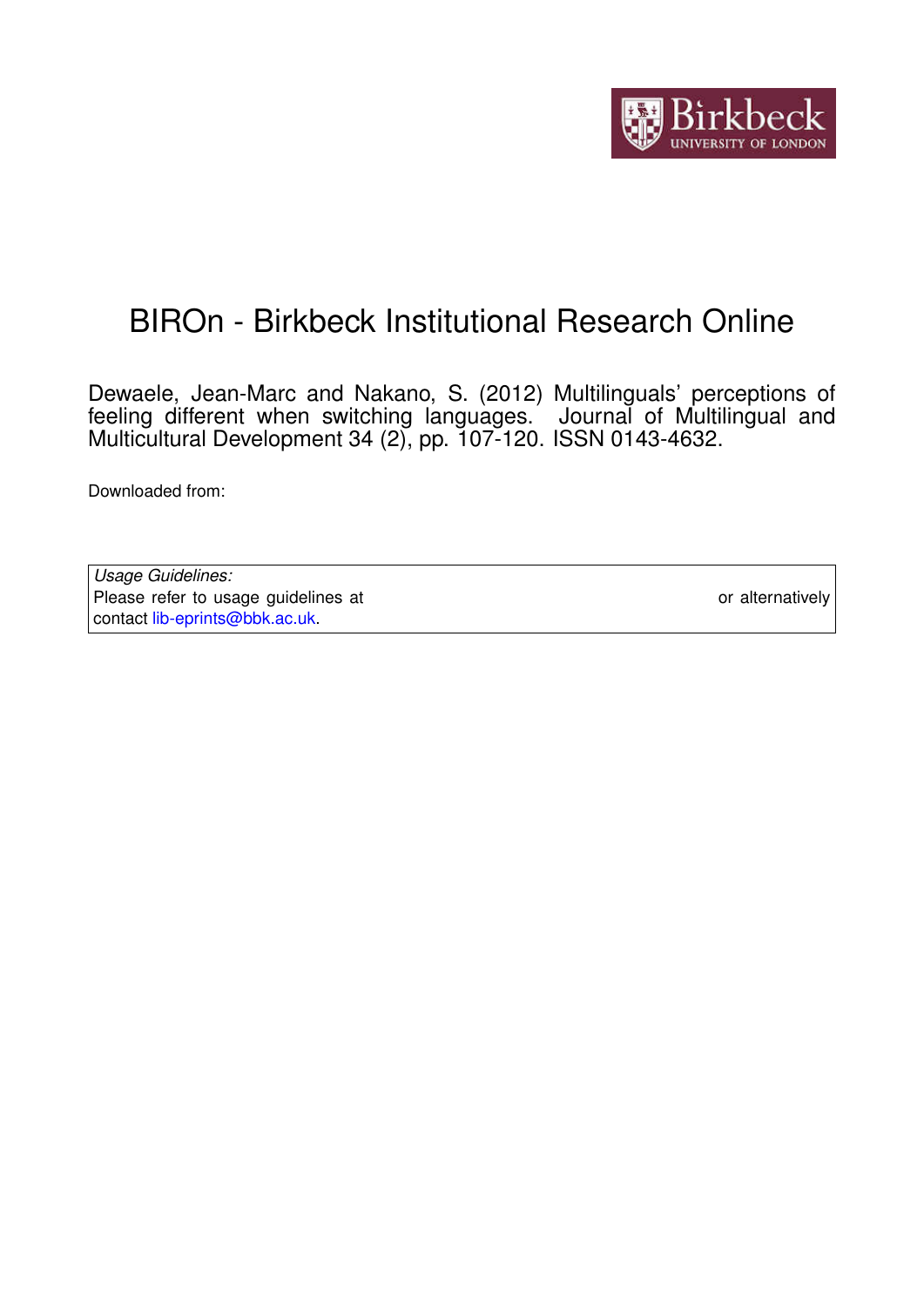This article was downloaded by: [Jean-Marc Dewaele] On: 13 August 2012, At: 08:29 Publisher: Routledge Informa Ltd Registered in England and Wales Registered Number: 1072954 Registered office: Mortimer House, 37-41 Mortimer Street, London W1T 3JH, UK



## **Journal of Multilingual and Multicultural Development**

Publication details, including instructions for authors and subscription information: <http://www.tandfonline.com/loi/rmmm20>

## **Multilinguals' perceptions of feeling different when switching languages**

Jean-Marc Dewaele <sup>a</sup> & Seiji Nakano <sup>a</sup>

<sup>a</sup> Department of Applied Linguistics and Communication, Birkbeck College, University of London, 30 Russell Square, London, WC1B 5DT, UK

Version of record first published: 13 Aug 2012

**To cite this article:** Jean-Marc Dewaele & Seiji Nakano (2012): Multilinguals' perceptions of feeling different when switching languages, Journal of Multilingual and Multicultural Development, DOI:10.1080/01434632.2012.712133

**To link to this article:** <http://dx.doi.org/10.1080/01434632.2012.712133>



### PLEASE SCROLL DOWN FOR ARTICLE

Full terms and conditions of use: [http://www.tandfonline.com/page/terms-and](http://www.tandfonline.com/page/terms-and-conditions)[conditions](http://www.tandfonline.com/page/terms-and-conditions)

This article may be used for research, teaching, and private study purposes. Any substantial or systematic reproduction, redistribution, reselling, loan, sub-licensing, systematic supply, or distribution in any form to anyone is expressly forbidden.

The publisher does not give any warranty express or implied or make any representation that the contents will be complete or accurate or up to date. The accuracy of any instructions, formulae, and drug doses should be independently verified with primary sources. The publisher shall not be liable for any loss, actions, claims, proceedings, demand, or costs or damages whatsoever or howsoever caused arising directly or indirectly in connection with or arising out of the use of this material.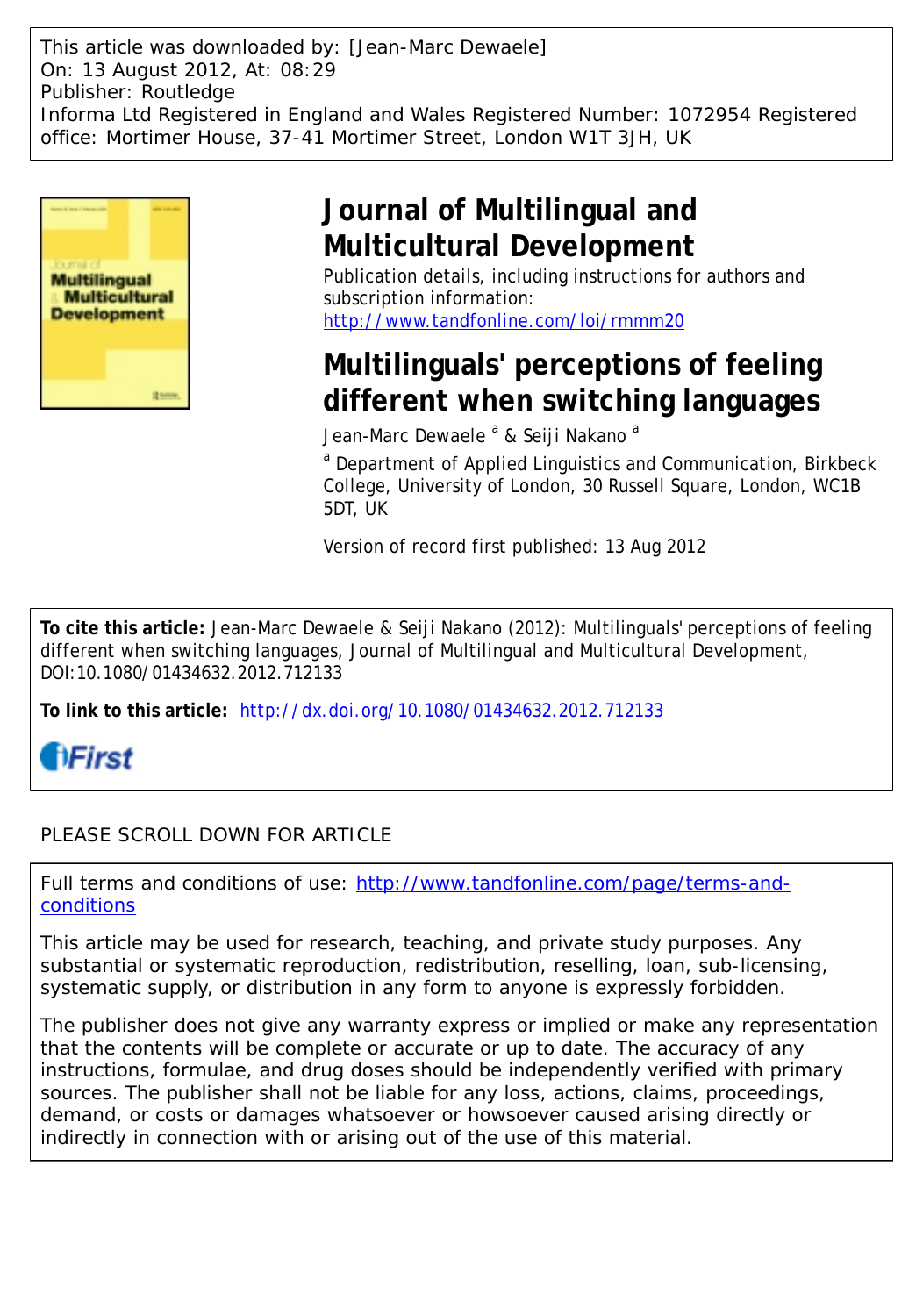### Multilinguals' perceptions of feeling different when switching languages

Jean-Marc Dewaele\* and Seiji Nakano

Department of Applied Linguistics and Communication, Birkbeck College, University of London, 30 Russell Square, London WC1B 5DT, UK

(Received 21 February 2012; final version received 10 July 2012)

Research into multilingualism and personality has shown that a majority of multilinguals report feeling different when they switch from one language to another. The present study looks at perceived shifts on five scales of feelings (feeling logical, serious, emotional, fake and different) in pair-wise comparisons between languages following the order of acquisition (L1/L2, L2/L3 and L3/L4). Participants were 106 adult multilinguals with a total of 31 different first languages. The results showed a systematic shift on most scales across the four languages, with participants feeling gradually less logical, less serious, less emotional and increasingly fake when using the L2, L3 and L4. Regression analyses showed that self-perceived proficiency was a significant predictor of shift on the feelings scales in the L3.

Keywords: feeling different; codeswitching; multilingualism; proficiency; age of onset of acquisition; personality

#### Introduction

Nils Enkvist, a multilingual Finnish linguist, reports that people 'often ask whether I change personality when switching from one language to another' (2001, 54). He confirms that this is indeed the case:

In Finnish I am an honest, straightforward, homely, down-to earth person, occasionally digging into the politer layers of a wartime military substratum of language. In Swedish, I am pedantic and, alas, sound precisely like the academic administrator I used to be. And in English, a language I originally learned through formal education, I am stuck with an RP variant that strikes today's Britons as a relic from high society in the days of Edward VII.  $(54–55)$ 

Enkvist's observation seems to reflect the perception of a majority of multilinguals who were asked the question whether they felt any different when using a particular language. Grosjean (2011) reports the observations of three bilinguals who confirm this general trend:

Bilingual 1: When I'm around Anglo-Americans, I find myself awkward and unable to choose my words quickly enough ... When I'm amongst Latinos/Spanish-speakers, I don't feel shy at all. I'm witty, friendly, and ...I become very out-going.

<sup>\*</sup>Corresponding author. Email: j.dewaele@bbk.ac.uk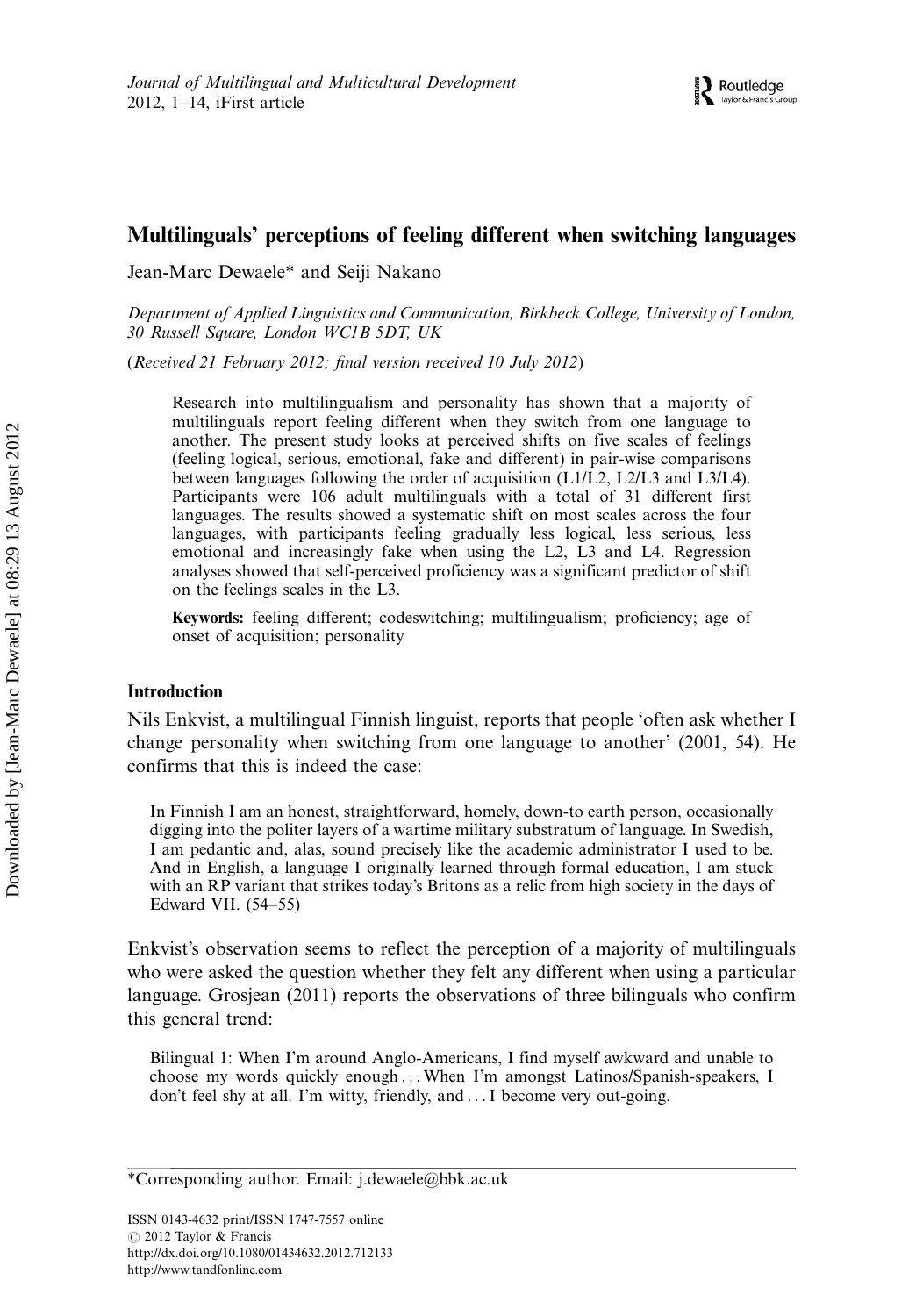#### 2 J.-M. Dewaele and S. Nakano

Bilingual 2: In English, my speech is very polite, with a relaxed tone, always saying 'please' and 'excuse me.' When I speak Greek, I start talking more rapidly, with a tone of anxiety and in a kind of rude way ...

Bilingual 3: I find when I'm speaking Russian I feel like a much more gentle, 'softer' person. In English, I feel more 'harsh,' 'businesslike'.

Grosjean (2011) expresses his surprise about the fact that so many bilinguals report being different in each of their languages, and yet, that relatively little research has been carried out on the question. The aim of the present study is thus to pursue this line of inquiry (Grosjean 2010; Ożańska-Ponikwia, 2011, 2012; Pavlenko 2006; Wilson 2008) adopting a combined quantitative and qualitative approach. We will focus on variation on five scales of feelings linked to language switching (feeling logical, serious, emotional, fake and different). We are not claiming to be measuring changes in personality, which would require a different research design and instrument. Our investigation will consider the combined effect of independent variables such as level of proficiency, frequency of use and age of onset of acquisition (AoA) of a language on the five scales of feelings.

In the following section we present an overview of the research on variation on scales of feelings accompanying language switches. Participants and research instruments will be presented in the following section. Subsequently, we present three research questions. The results are discussed in the following section. Finally, we discuss the findings and present some tentative conclusions.

#### Literature review

Multilingual memoirists such as Enkvist provide insightful accounts of how they are not the same in their different languages. Such differences are not only felt by the speaker, but can also been noted by observers and identified on psychological tests. A number of studies with bilingual participants have shown that scores on various psychological scales can be significantly different according to the language in which the test was taken (Hull 1990, 1996; Ramirez-Esparza et al. 2006; Veltkamp et al. 2012).

Bicultural individuals change their declared values and self-descriptions when presented with stimuli relevant to a particular culture. Evidence for this 'Cultural Frame Switching' has been provided by Koven (1998, 2001, 2007) who, in a study of French-Portuguese bilinguals, elicited stories of different kinds of personal experience depending upon whether the participants used French or Portuguese to tell the story to a social peer. The participants were then asked to tell the same story in the other language and subsequently interviewed about the experience of telling the story. Koven analysed the discursive forms to show how the speakers presented themselves and also analysed their own impressions of their 'verbally produced selves' and the listeners' impressions. Drawing on the results of these analyses for two female speakers, Koven (1998) found that both speakers:

... perform(ed), enact(ed), or inhabit(ed) the role of their characters in the stories quite differently. The image of the kind of woman who would say 'I'm not that kind of girl' in the sociocultural landscape of rural village northwestern Portugal is not comparable in the urban youth culture of Paris... Similarly, Isabel sounds like an angry, hip suburbanite in French, whereas in Portuguese, she seems a frustrated, but patient, well-mannered bank customer who does not want to draw attention to the fact that she is an émigré. (435)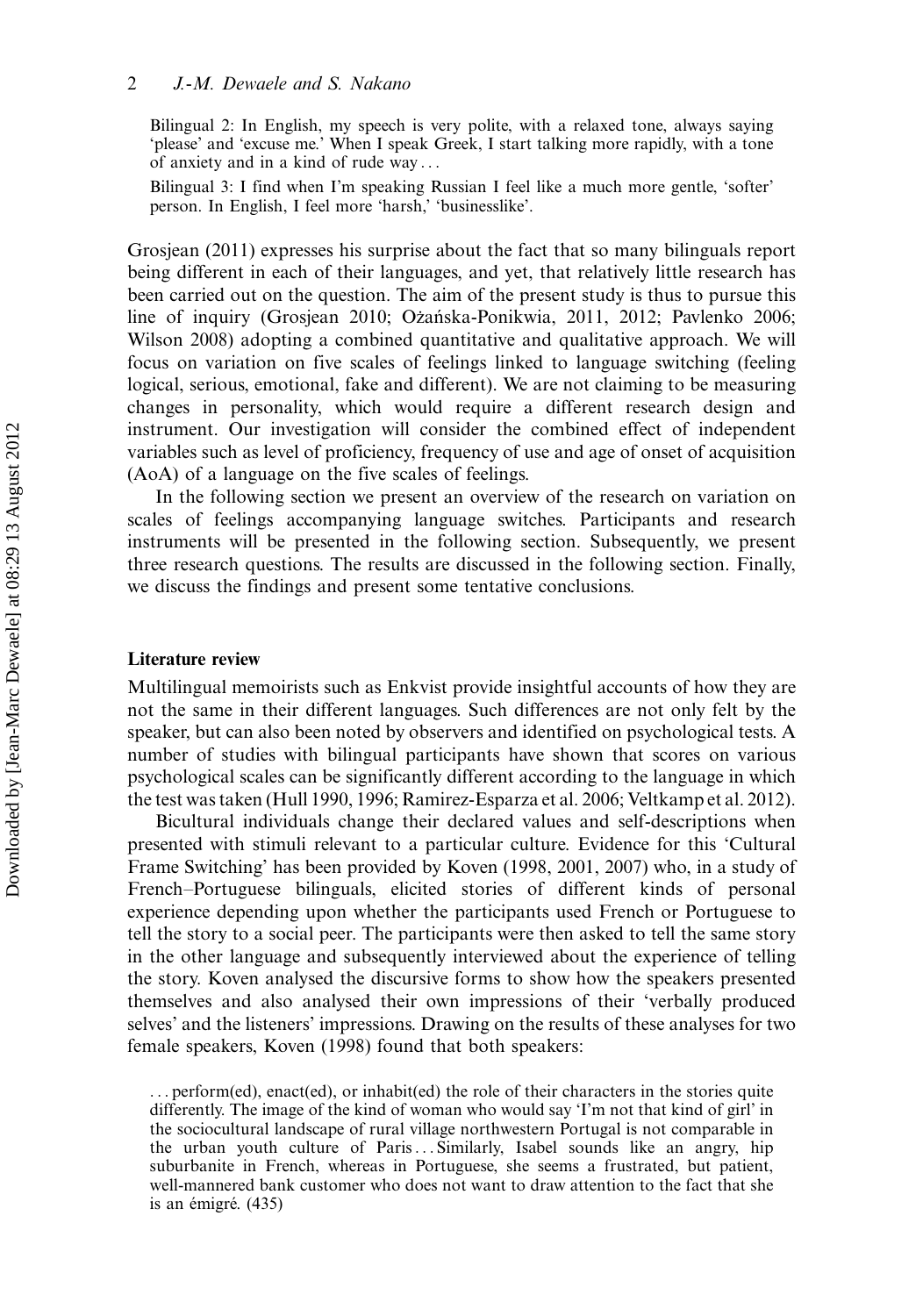Moving beyond the particular narratives that the participants told, Koven noted that the evaluators tended to report that the women seemed to let themselves be pushed around more when they spoke Portuguese and stood up for themselves more when they spoke French (Koven 1998). In a continuation of the same study, Koven went on to examine how bilingual speakers performed the same quoted characters when telling the same story in their two languages (Koven 2001). She found that the speakers used direct quotations to the same degree, but in their second language, French, they were more likely to present all the characters as speaking in more marked registers, for example, more 'bourgeois' or more 'young, aggressive suburbanite'. They also presented themselves in a more colloquial and somewhat vulgar way, leading Koven to suggest that using different languages may allow speakers to 'perform a variety of cultural selves' (Koven 2001, 513). Drawing on a study of one female participant from the same Portuguese–French bilingual cohort, Koven focused specifically on the performance of affect (Koven 2004, 2006). Koven's participant, Linda, was asked to tell 12 stories about a bad experience twice each, once in Portuguese and once in French, to a Portuguese–French bilingual of her own age. Her accounts were recorded and formally analysed in terms of interlocutory devices and different styles. Five bilingual listeners gave commentaries on the recordings of each story. While Koven notes that Linda's relationships with family and friends may mean that her affective displays in either language are 'relatively segregated', the findings showed that she was 'angrier, more forceful and more aggressive in French' (2006, 107), despite recounting the stories in similar ways in both languages. Koven reports that Linda is aware that she 'contains' herself in Portuguese and does not 'have' access to profane or vulgar vocabulary in that language.

One theme that emerges from the studies by Koven (2001, 2007) is that learning to operate in a second or foreign language has the ability to affect the behaviour of the individual. It is unclear whether the participants were aware that the changes in themselves were the result of using a different language, but observers reported that they presented themselves differently. Authors such as Hoffman (1989) have reported how the change in language was a cause of observable personality changes in themselves. One's self-image when operating in a foreign language can even be deeply upsetting, as was the case for the two immigrant women who dropped out of their English as a second language class because they rejected learning the language (Norton 2001); in the case of other immigrants, the thought of acquiring the new language can spur one on to seek previously unimagined opportunities (Dagenais 2003; Kanno and Norton 2003). In the same vein, Ogulnick (2000) points out that learning a language is not just about learning words and grammar, but also about taking on a new role and knowing how to behave according to how that role is defined.

To investigate the aspect of self-image in different languages, the Bilingualism and Emotion Questionnaire (BEQ) (Dewaele and Pavlenko  $2001-2003$ ) included one open-ended question: 'Do you feel like a different person sometimes when you use your different languages?'. Pavlenko (2006) drew on the feedback from 1039 participants to this question and, using a Bakhtinian approach, asked if:

<sup>(1)</sup> ... some bi- and multilinguals feel that they become different people when they change languages; (2) how do they make sense of these perceptions; and (3) what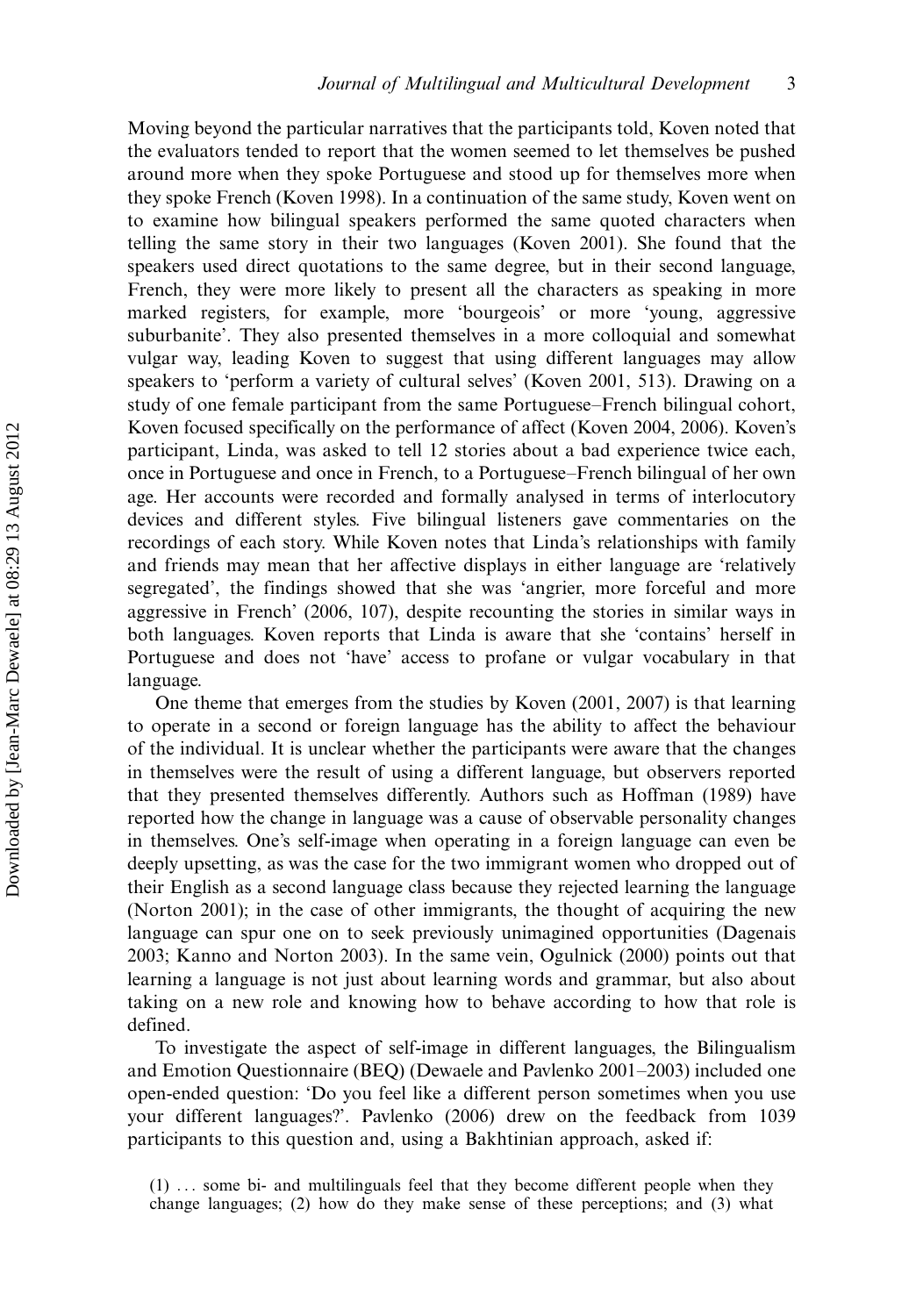prompts some bi- and multilinguals to see their language selves as different, while others claim to have a single self. (6)

She found that almost two-thirds of participants offered an affirmative response to the question, a quarter of participants gave a negative response, with the remaining 10% of participants giving an ambiguous response or leaving the question unanswered (10).

One common theme in the responses was the feeling that the first language was perceived 'as "real" and "natural", while later learned languages are "fake" and ''artificial''' (18). Pavlenko speculates that participants might have felt more authentic and comfortable in their L1 because it was the language in which they were most proficient, 'whereas the perception of artificiality stems from the need to manipulate less familiar repertoires of languages learned later in life' (19).

The analysis of the responses showed that the perception of different selves was not restricted to late or immigrant bilinguals, 'but is a more general part of bi- and multilingual experience' (27). She also observed that 'similar experiences (e.g. change in verbal and non-verbal behaviours accompanying the change in language) may be interpreted differently by people who draw on different discourses of bi/multilingualism and self' (27). She found that when participants used the discourse of bilingualism as linguistic schizophrenia 'it was mostly in the form of a voice from ''elsewhere'' that is being mocked and resisted' (28). Pavlenko concluded that the biand multilinguals are not like single monolinguals. Many feel a shift in personality when switching languages while some do not experience this. 'Some may derive enjoyment from hybridity and relativity of their existence and others may feel that they inhabit distinct and at times incommensurable lifeworlds and experience pain and anguish over this condition' (29).

Wilson (2008) carried out a two-stage investigation into the relationship between personality and feelings about foreign language use. She used the feedback from 1414 participants to the same question about feeling different in a different language from the BEQ. Nearly half of the participants answered 'yes' to the question, 16% gave a 'qualified yes', 6% gave a 'qualified no' and 29% answered a straight 'no'. The remaining answers were ambiguous (85). Statistical analysis showed that female participants and participants with higher levels of education were more likely to report feeling different when using different languages. An analysis of the corpus (27,938 words) revealed a highly frequent use of the adjective 'more'. It was used repeatedly with themes such as Control/lack of control (19%), Emotionality (14%), Intellect (22%). The majority of respondents reported that using foreign language had a positive, even exhilarating effect on how they felt and acted.

In the second stage, Wilson constructed a questionnaire based on a selection of statements reflecting the key themes in the BEQ corpus. It was administered together with a Big-Five personality test to 172 adult foreign language users. The findings revealed a negative relationship between Extraversion and feeling different when operating in a foreign language for participants who rated their proficiency at intermediate level or above. She also found that individuals with lower levels of education were more likely to feel different. Finally, participants who had learned their L2 at a younger age were more likely to feel differently (Wilson 2008, 157).

Ozańska-Ponikwia (2011, 2012) investigated the link between various psychological variables and multilinguals' self-reported feeling of a difference when they switch languages. She hypothesised that feeling different when using an L2 is 'a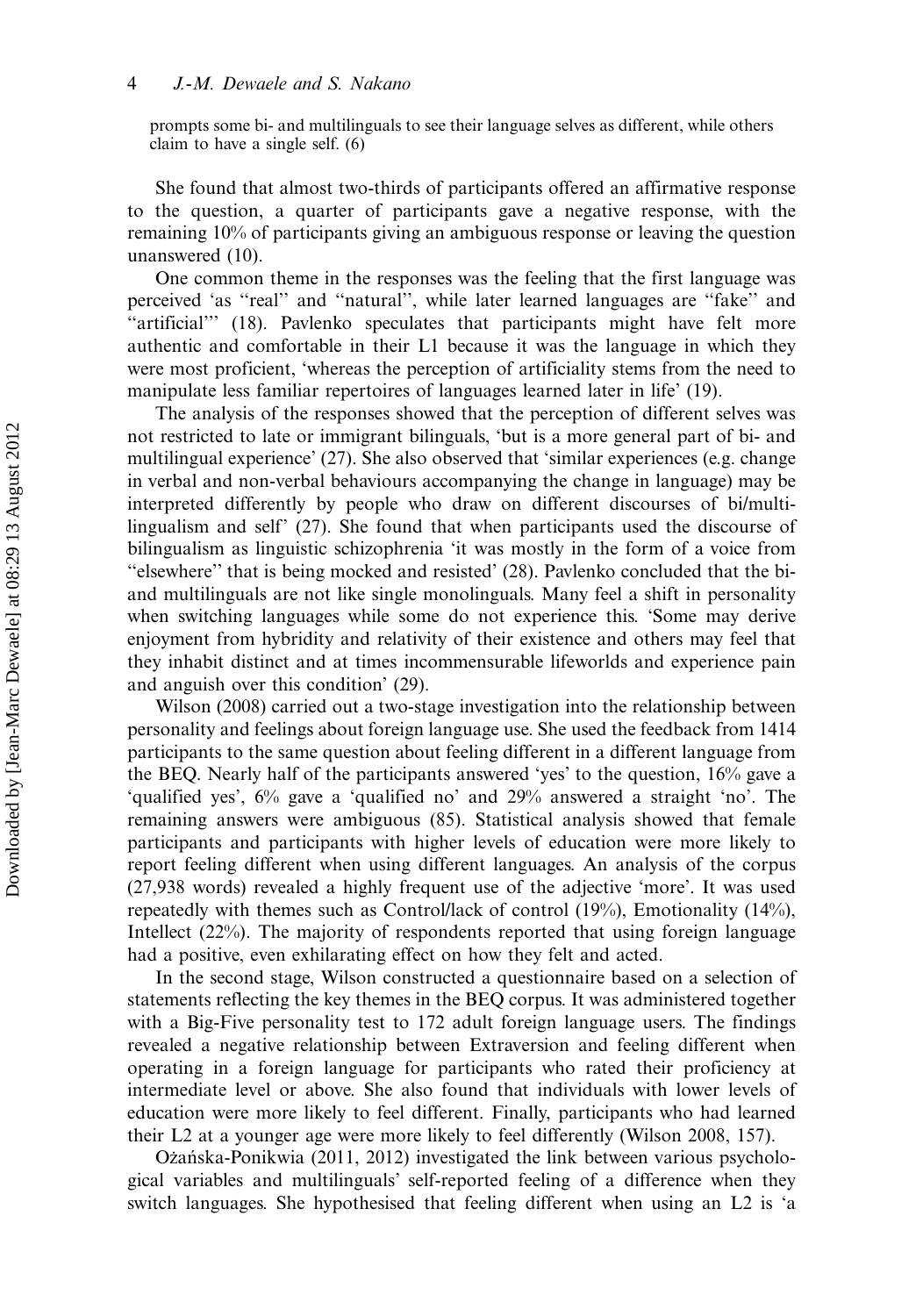matter of self/social awareness as well as emotional intelligence' (2011, 189). Her investigation into 102 Polish immigrants in English-speaking countries and their perception and expression of emotions in the L1 and L2 included the dimension of 'feeling different' when switching language. She used a three-item scale adapted from Wilson (2008). She found significant, positive correlations between 'feeling different' and a number of personality traits, namely Extraversion, Openness, Agreeableness and Conscientiousness (108). Significant positive correlations also emerged between feeling different when using the L2 and Emotional Intelligence traits such as Emotion management, Emotion perception, Emotionality, Social awareness, Empathy and Sociability (112). Female participants scored significantly higher on feeling different compared to the male participants (115). She thus speculates 'that the ability to notice changes occurring in personality and behavior while operating in a foreign language is largely dependent on personality'. Bilinguals who are socially and emotionally skilled are 'better able to notice subtle changes in personality and behaviour while using the L2, and are also more aware of any changes occurring in their linguistic repertoire' (152).

Dewaele (2010) looked at the perceptions that 485 pentalinguals (extracted from the BEQ; Dewaele and Pavlenko  $2001-2003$ ) have of their five languages. He found a gradual decline in values from the L1 to the L5 for perceived usefulness, colourfulness, richness, poetic character and emotionality. In other words, the pentalinguals felt that their L1 scored highest on all dimensions. Participants who had acquired a language early in life (before puberty) tended to perceive their languages as more useful, colourful, rich, poetic and emotional compared to those who had acquired the languages later in life. Frequency of use was also positively linked with scores on various dimensions. While gender was not found to have any effect, increased age and higher levels of education were associated with higher scores on perceived usefulness, colourfulness, richness and poetic character of the L2. He speculated that the perceptions of the languages might be transferred to the perception of the self when using that language. In other words, a multilingual who chooses a language perceived to be more colourful, rich, poetic and emotional might feel more colourful, rich, poetic and emotional when using that language.

While previous research has investigated feelings of difference in multilinguals, it has typically been through binary questions (Yes/No), followed up with open questions to those who answered 'yes', asking them to elaborate. The present study will seek to extend this line of research by proposing participants a set of closed questions with a five-point Likert scale, ranging from 'feel the same' to 'feel very different', on five specific feelings scales (feeling logical, emotional, serious, fake and different). Open questions will allow participants to comment. The Likert scale values will allow us to compare how participants feel in their different languages, and whether these values are linked to independent variables such as self-perceived proficiency, frequency of use of languages, AoA and sociobiographical variables.

#### Method

#### **Participants**

A total of 106 multilinguals (75 females, 31 males) participated in the study. Their ages range from 18 to 58 (mean  $=$  28.6; SD  $=$  7.0). A majority of participants were students at Birkbeck College, University of London. Many were enrolled in the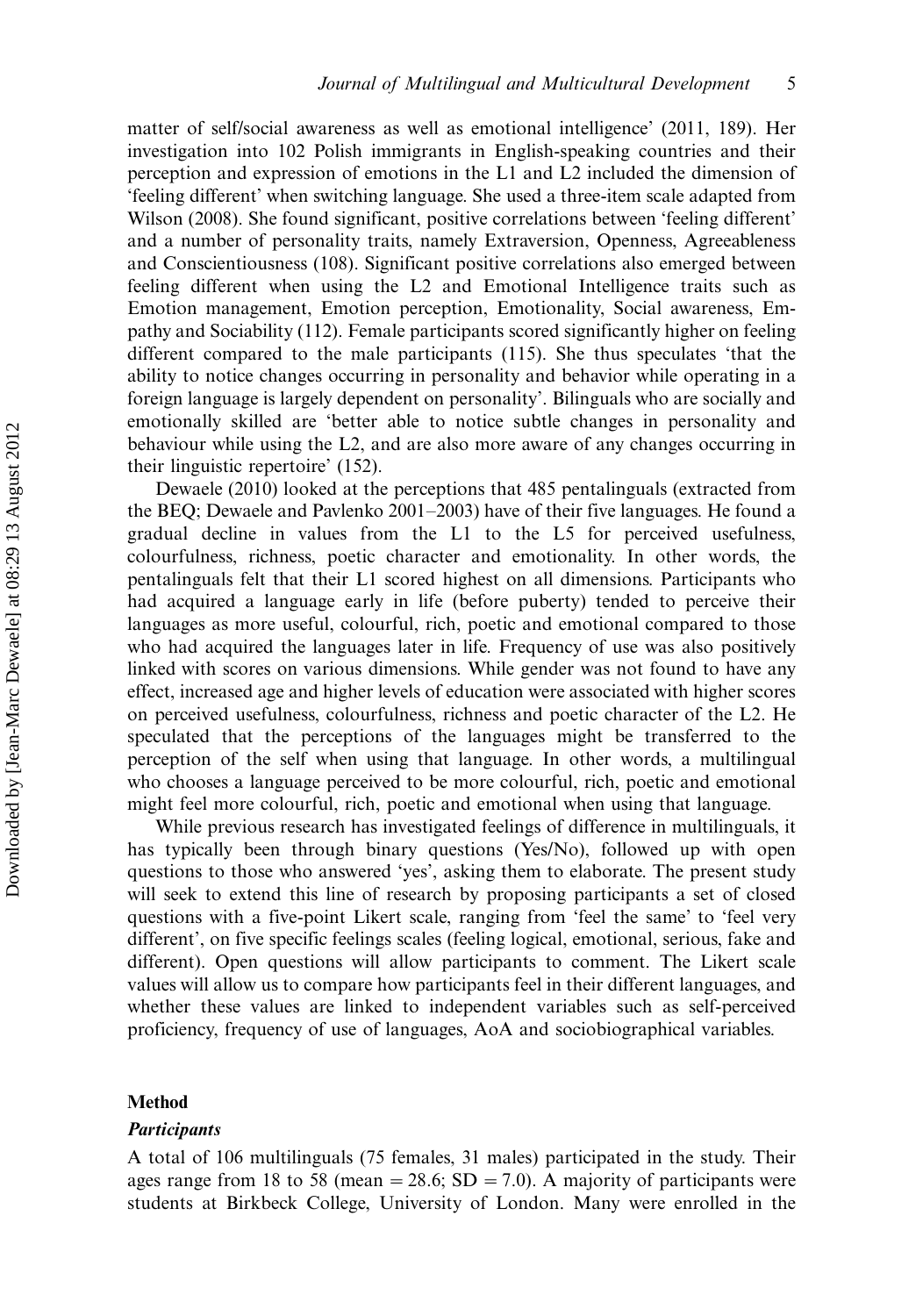|                | Mean frequency | SD   | Mean proficiency | SD   |
|----------------|----------------|------|------------------|------|
| L1             | 4.81           | 0.50 | 4.88             | 0.43 |
| L2             | 4.59           | 0.84 | 4.35             | 0.81 |
| L <sub>3</sub> | 3.33           | 1.65 | 3.31             | 1.29 |
| L4             | 2.92           | 1.48 | 2.86             | 1.09 |

Table 1. Mean and SD for frequency of use and self-perceived proficiency in the four languages.

master's degree (42%) or the bachelor's degree (41%), and the others had either a high school degree (14%) or a doctoral degree (3%). More than 90% of the participants had lived abroad for more than 3 months. Over half of the participants (54%) reported having a language-related job or doing studies on bi- and multilingualism. The sample consists of 29 bilinguals, 34 trilinguals, 25 quadrilinguals and 18 pentalinguals. The participants speak a total of 56 different languages. The most frequent L1s were German ( $n = 16$ ), English ( $n = 16$ ), Japanese ( $n = 15$ ) and Spanish  $(n=7)$ . Other L1s included Bulgarian, Cantonese, Catalan, Mandarin Chinese, Taiwanese Chinese, Croatian, Danish, Faroese, Farsi, French, Greek, Gujarati, Hebrew, Hungarian, Italian, Korean, Lithuanian, Norwegian, Pashto, Polish, Portuguese, Romanian, Spanish, Swedish, Swiss German, Telugu and Thai. The most frequent foreign languages were English, French, Spanish and German.

Table 1 shows that the L1 was the most frequently used language and also the language in which participants felt most proficient. The values for the L2 do not lag far behind the L1, but a wider gap separates the L2 from the L3. The increasing higher values for SD going from L1 to L3 suggest a wider variation between participants in frequency and proficiency for the L3 and L4.

A series of paired t-tests, with Bonferroni correction, showed that languages which had been acquired later were used significantly less frequently and were not mastered to the same degree as languages acquired earlier (Table 2).

This sample is not representative of the general population. It consists of educated, mostly female multilinguals, and reflects the composition of the student population in the Department of Applied Linguistics and Communication at Birkbeck. It is also quite typical for online questionnaires dealing with language and emotion issues (Wilson and Dewaele 2010). The high level of ethnic and linguistic diversity is also a characteristic for London.

Table 2. Pair-wise comparison between frequency of use and self-perceived proficiency in the four languages.

|             |      | df  | p      |
|-------------|------|-----|--------|
| Frequency   |      |     |        |
| L1/L2       | 2.18 | 103 | 0.031  |
| L2/L3       | 5.41 | 71  | 0.0001 |
| L3/L4       | 2.08 | 38  | 0.044  |
| Proficiency |      |     |        |
| L1/L2       | 5.82 | 103 | 0.0001 |
| L2/L3       | 8.03 | 74  | 0.0001 |
| L3/L4       | 4.72 | 41  | 0.0001 |
|             |      |     |        |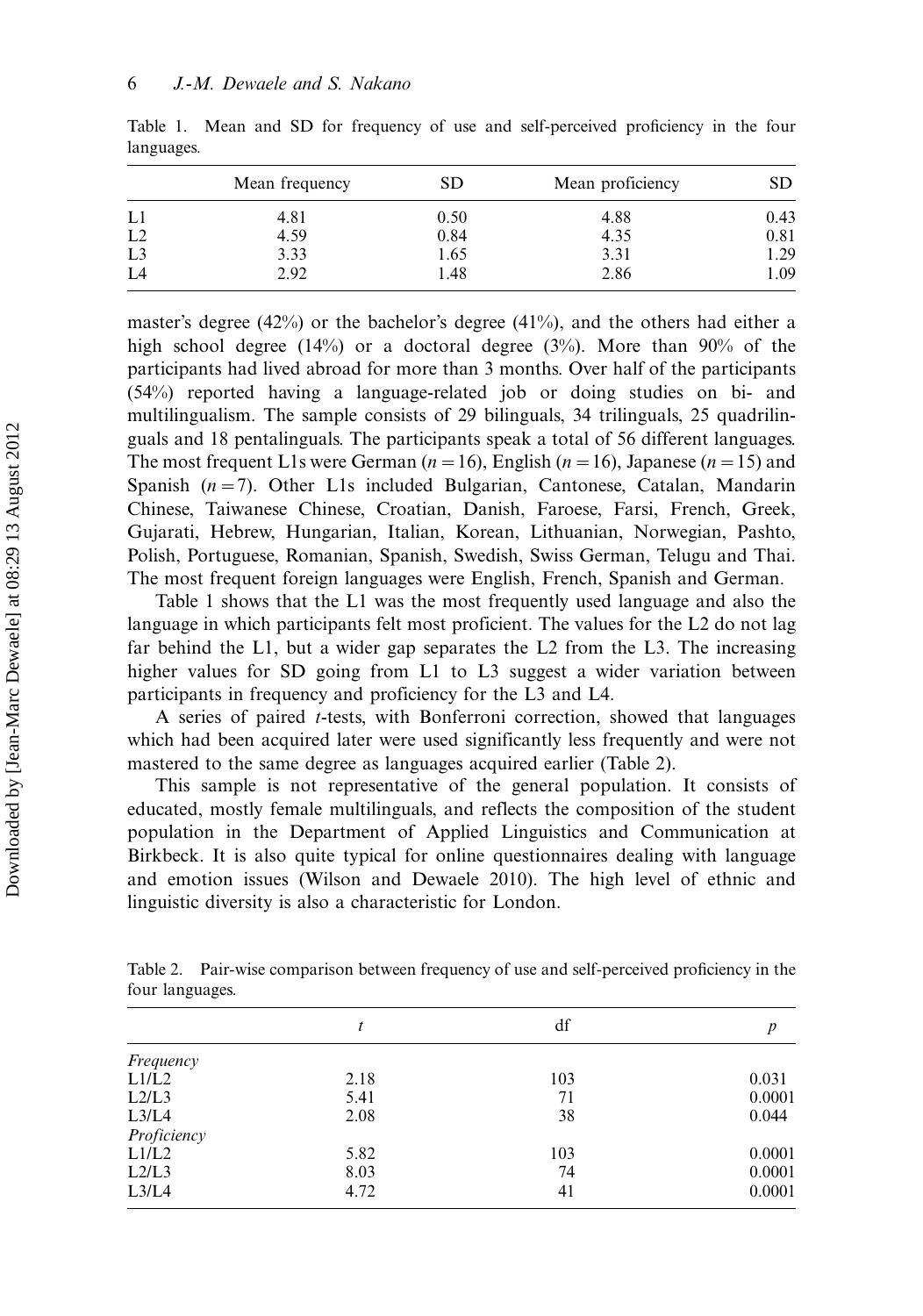#### **Instrument**

Participants filled out an online questionnaire that focused on sociobiographical background, educational and linguistic history. They were asked to give feedback on closed questions with 5-point Likert scales, ranging from 1 (feel the same) to 5 (feel very different). The question was repeated for every language (L1, L2, L3, L4 and L5):

- (1) How logical do you feel in this language?
- (2) How serious do you feel in this language?
- (3) How emotional do you feel in this language?
- (4) How fake (not yourself) do you feel in this language?
- (5) How different do you feel in this language?

These scales of feelings were chosen based on recurrent observations in the literature (Koven 2001; Ożańska-Ponikwia 2012; Pavlenko 2006; Wilson 2008). We deliberately choose positively oriented scales (logical, serious, emotional), one negatively oriented one (fake) and one indeterminate scale (different).

A one-sample Kolmogorov-Smirnov test showed that the values on these scales are normally distributed. One open question allowed participants to comment on their perceptions: 'How do you feel when you switch language?'

We used content analysis of this open-ended exploratory question, categorised the answers according to whether or not the participant reported feeling different and then looked at the range of reasons the participant suggested for (not) feeling different when switching language.

#### Research questions

- (1) Is there a systematic shift on the scales of feelings across languages?
- (2) To what extent can scores on the scales of feelings be predicted by selfperceived proficiency, frequency of use and AoA in the different languages?
- (3) Are scores on the various scales of feelings linked to gender, age or education level?

#### **Results**

#### Shift on the scales of feelings

A number of paired *t*-tests with Bonferroni correction  $(0.05/3 = 0.016)$  showed an interesting pattern of differences across languages and scales (Figure 1). Overall, participants reported feeling significantly less logical, less emotional and marginally less serious in languages acquired later in life, while feeling significantly more fake and different in these later languages (Table 3). Interestingly, the latter two scales show a similar pattern. However, only the difference between the L1 and L2 is significant for feeling different. The difference between L1 and L2 is significant for feeling fake, with marginal differences for comparisons between L2 and L3, and L3 and L4 (Table 3).

The scores on the scales 'feeling fake' and 'different' are also much lower than those of the three other scales for the L1 and L2. For the L3 the scores on the five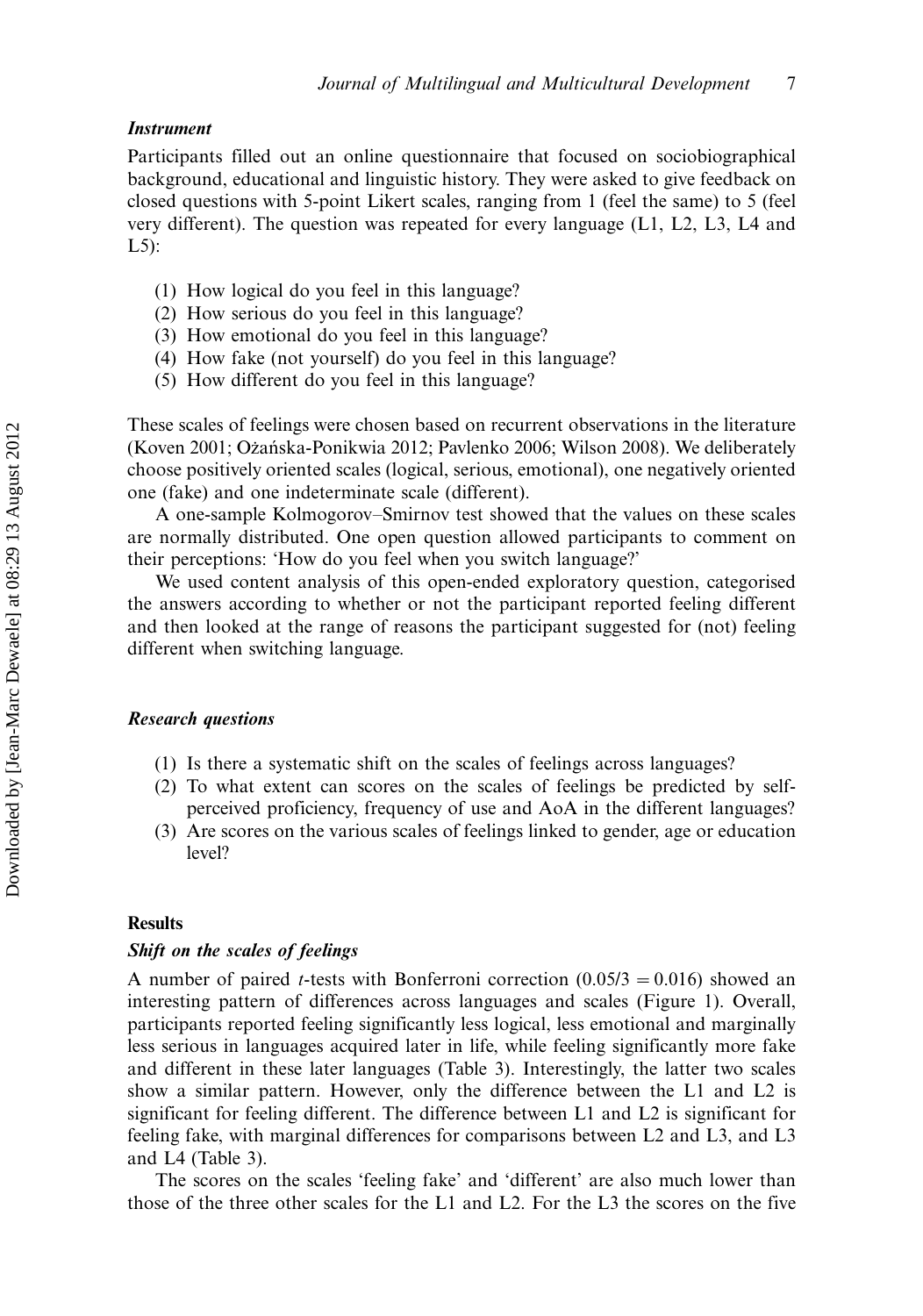

Figure 1. Perceived shifts on feelings scales when switching language.

scales range from 2.0 to 2.1 on the 5-point scale. The range is slightly larger for the L4 where values range between 1.7 and 2.2. This shows that the L1 and L2 seem to belong to the category of languages where shifts are more clearly perceived than in the L3 and L4. One possible reason is that the L3 and L4 are used too infrequently, and are not mastered well enough to experience a difference when switching to these languages. The exception is feeling emotional, where the value in the L4 is significantly lower than that for the L3.

Feedback from participants on the open question generally supports the pattern uncovered in our statistical analyses. Most participants reported feeling more authentic, more logical, more emotional and more serious in languages acquired earlier in life compared with languages acquired later.

|                 | t        | df  | $\boldsymbol{p}$ |
|-----------------|----------|-----|------------------|
| Logical L1/L2   | 3.51     | 103 | 0.001            |
| Logical L2/L3   | 3.45     | 74  | 0.001            |
| Logical L3/L4   | 1.43     | 41  | 0.161            |
| Serious L1/L2   | 2.23     | 103 | 0.028            |
| Serious L2/L3   | 2.10     | 74  | 0.039            |
| Serious L3/L4   | 0.46     | 41  | 0.647            |
| Emotional L1/L2 | 2.49     | 103 | 0.014            |
| Emotional L2/L3 | 3.51     | 74  | 0.001            |
| Emotional L3/L4 | 2.67     | 41  | 0.011            |
| Fake L1/L2      | $-3.50$  | 103 | 0.001            |
| Fake L2/L3      | $-2.14$  | 73  | 0.036            |
| Fake L3/L4      | $-2.08$  | 41  | 0.044            |
| Different L1/L2 | $-3.92$  | 103 | 0.0001           |
| Different L2/L3 | 0.002    | 74  |                  |
| Different L3/L4 | $-1.338$ | 41  | 0.188            |

Table 3. Pair-wise comparisons on the five scales in the four languages (paired t-tests).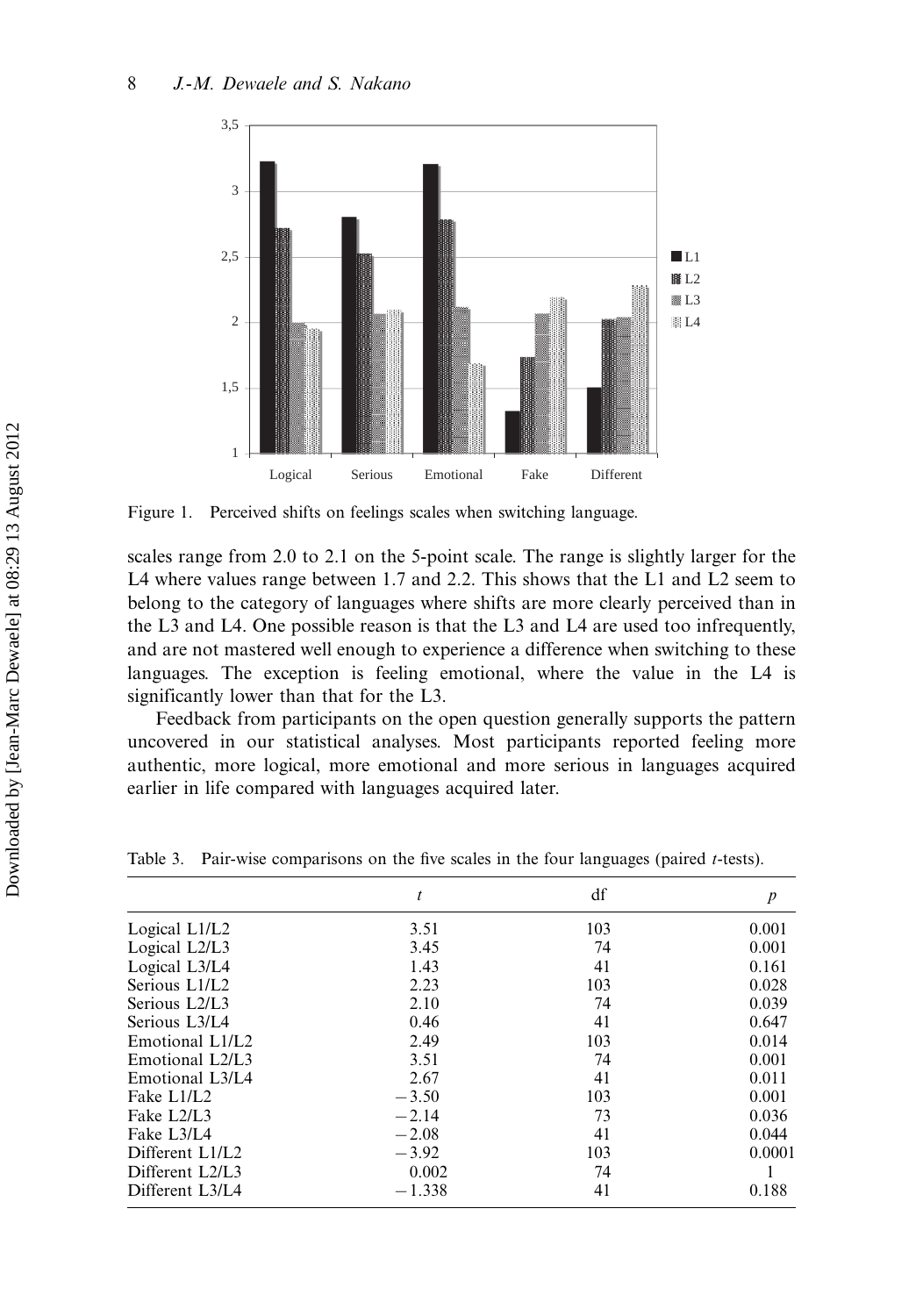Kenji (Japanese L1, English L2), who acquired his English mainly at school in Japan, comments on his feeling more fake in his L2:

When I'm speaking in English, I tend to rely on 'ready made phrases' (if you know what I mean), use phrases that I heard from other people. Thus, I feel a little restricted in expressing my own feelings, as I feel like borrowing the words from someone ... compared to when I'm speaking in Japanese, where I feel like I'm constructing my own sentence, and could play around with it. Also, when I'm using Japanese, I feel more often I could communicate with someone, not just with the actual meaning of the word, but with the hidden meaning/expression of it.

Jonathan (English L1, Spanish L2, French L3) compares how he feels using his L2 rather than his L3:

When I switch to Spanish, which I speak fluently, I can articulate myself more clearly emotionally. When I speak French, which I speak at intermediate level, I become more serious and less humorous as I try to make myself understood.

Tomoko (Japanese L1, English L2, Spanish L3), who is dominant in her L3, reports feeling very different when switching from her L2 to her dominant L3:

I feel like my personality changes. I feel more or less comfortable depending on the language I switch to. If I switch from English to Spanish, I feel better and easier to express since I'm more confident about speaking Spanish.

Erika (Swedish L1, English L2, Spanish L3), who reports using her L1 very rarely, also ponders the differences she experiences when switching to her L2 rather than her  $L3$ :

More confident switching into English. Switching into Spanish I feel more 'theatrical', like I'm stepping into a character knowingly. Swedish like it's very familiar but hard to communicate, lost for words.

Paolo (Italian L1, English L2) reports personality changes that were not included in the closed questions:

When I switch language I can feel more pragmatic/young/common (English) or more poetic/old/elite (Italian).

However, a number of participants reported feeling no difference at all when switching languages.

Thyra (Swedish L1, English L2, Norwegian L3, Danish L4, Italian L5) rejects the idea that her personality might shift when switching languages:

The same, I don't think different languages define me.

Janina (Polish L1, German L2, English L3, Dutch L4, Spanish L5) feels that the lack of shifts is linked to her bilingual upbringing:

Because I grew up with two languages and it was familiar to think in two languages while still being 'me'.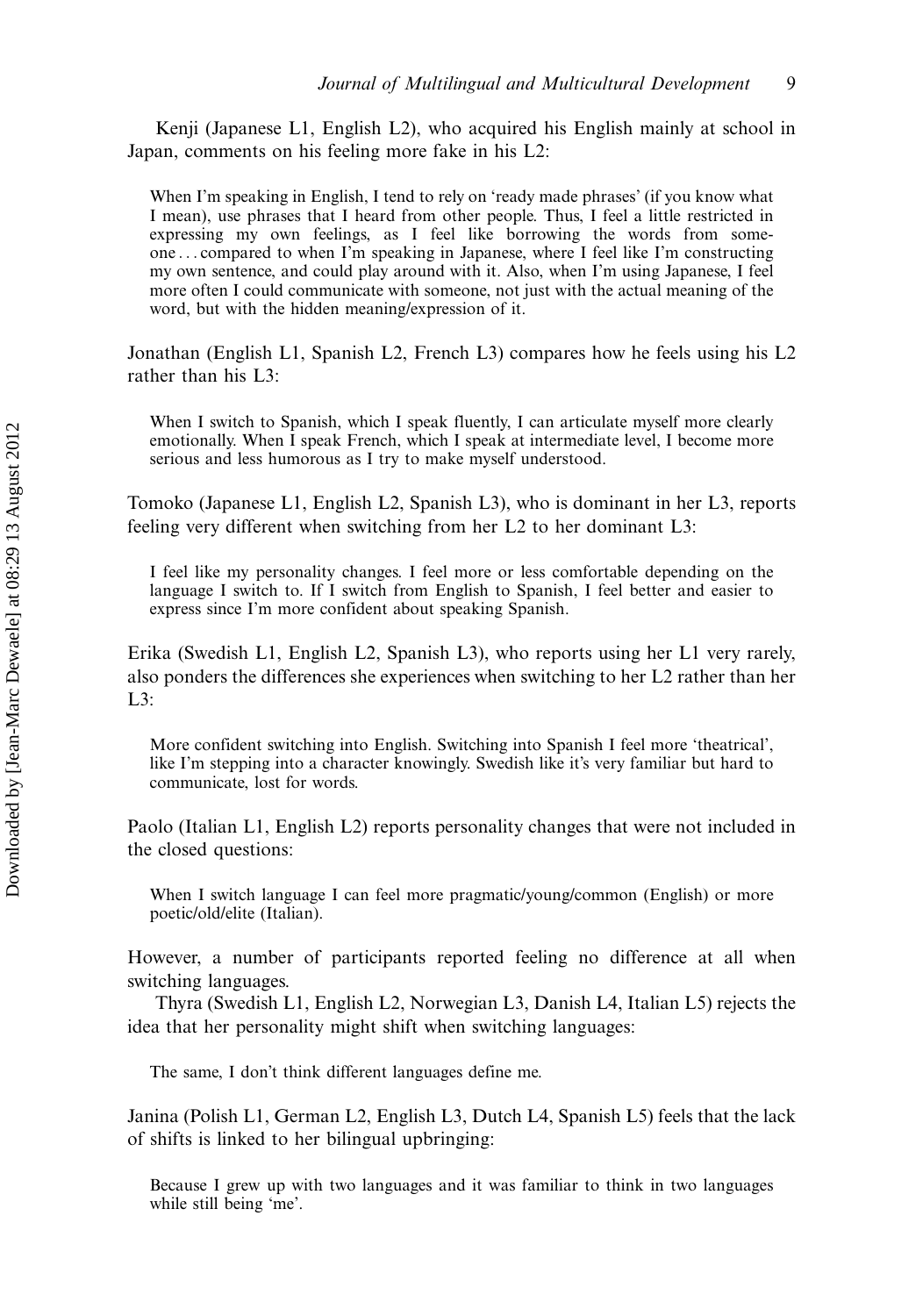Laksha (Telugu L1, Hindi L2, Tamil L3, English L4) reports switching languages so often that she stopped noticing it, and does not feel any different when choosing a particular language:

I am very comfortable switching languages. This happens on almost a daily basis. I do not realize sometimes that I am switching languages. I speak the language in which I am comfortable to express what I want to say.

A couple of participants observed that while they felt no differences when switching languages, they did experience either foreign language anxiety (Jacob) or needed some time to adapt to the new language (Marika).

Jacob (English L1, French L2, Mandarin L3): Mostly I feel unsteady when I don't have complete mastery of the language  $-$  my personality remains basically the same but I am less confident of my ability to express myself in my second and third language.

Marika (Greek L1, Bulgarian L2, English L3, Italian L4, Japanese L5): My feelings/way of thinking and personality remain the same when I decide to switch languages. However, if I am not as fluent as I would like to be in the language I am switching to then I could take me a couple of minutes to adapt. Feelings/ way of thinking and personality still remain the same though.

#### Predictors of scores on the feelings scales

A number of linear stepwise regression analyses were carried out on the scores of the five feelings scales in the L2, L3 and L4 in order to identify the best predictors. The three independent variables were self-perceived proficiency, self-reported frequency of use and AoA. The stepwise regression reveals that self-perceived proficiency is the independent variable that predicts between 7 and 17.4% of variance on a number of scales. AoA in the L2 is a significant predictor on the 'feeling different' scale, explaining 4% of variance. Self-reported frequency of use was excluded from all stepwise regression analyses. Only the significant predictors are presented in Table 4.

#### Sociobiographical variables

A series of independent t-tests showed that no significant gender differences existed in the scores on the five scales in the various languages. Age and education levels were also unrelated with the dependent variables.

| Feelings scale | Predictor                       | $R^2$ | F    |        |
|----------------|---------------------------------|-------|------|--------|
| Logical        | L3 proficiency                  | 0.114 | 9.03 | 0.004  |
| Serious        | L3 proficiency                  | 0.083 | 6.36 | 0.014  |
| Emotional      | L3 proficiency                  | 0.070 | 5.29 | 0.024  |
| Fake           | L <sub>2</sub> proficiency      | 0.174 | 21.3 | 0.0001 |
| Fake           | L3 proficiency                  | 0.175 | 21.1 | 0.0001 |
| Different      | L <sub>2</sub> A <sub>o</sub> A | 0.040 | 4.13 | 0.045  |

Table 4. Linear stepwise regression analyses on the feelings scales.

AoA, age of onset of acquisition.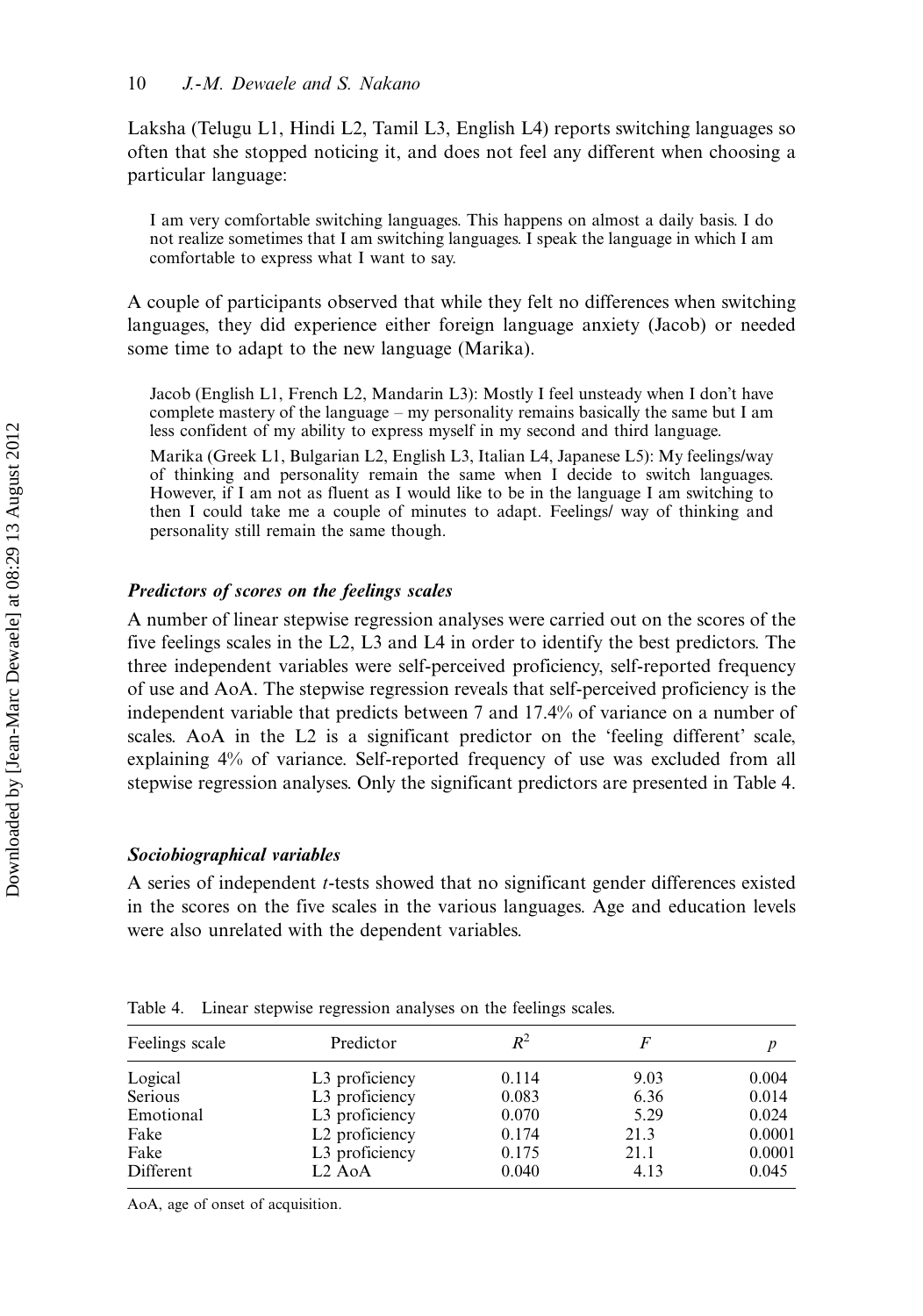#### **Discussion**

We found a systematic shift in how multilinguals feel in their different languages. They reported feeling significantly more authentic, more logical, more emotional and more serious in their L1, with gradually lower values for languages which they had acquired later in life, and in which they felt significantly less proficient. The pattern was different for the scale 'feeling different' where the L1 values were much lower than the L2 values but where the L3 and L4 values did not increase further. This distinction between the L1 and all languages acquired later could be linked to the relative indeterminacy of the term 'different', which makes it harder to operationalise. Indeed, feeling 'different' might catch a constellation of vague intuitions and feelings, which could be positive or negative. It seems as if the participants made a more categorical distinction (yes/no) on this scale. They were able to provide more nuanced judgements on the four other scales which had a positive or negative orientation.

The findings confirm the general picture uncovered in previous research, that is, a majority of multilinguals report feeling different in their different languages (Oz˙an´ska-Ponikwia 2011; Pavlenko 2006; Wilson 2008), even though some participants deviated from this pattern. Interestingly, we found that the shift went in the same direction on all five scales, with higher values on the positive end of the scales for the languages acquired first in life. This included not only both the coldly rational scales such as feeling more logical and serious, but also the emotional scale. It thus seems that multilinguals feel that their range on the various scales becomes more restricted in languages they have acquired later in life. This corresponds to a wellknown phenomenon in second language acquisition, namely that L2 learners and users typically remain somewhere in the middle of the continuum of speech styles. While L1 users can vary their speech styles from the informal end of the continuum all the way to the highly formal end, L2 learners and users start from the middle before slowly working to expand their stylistic range towards the opposite poles of the continuum (Valdman 2003).

The gradual decline in values on the various scales for languages acquired later in life mirrors the perceptions that pentalinguals had of their languages (Dewaele 2010). It seems to confirm our speculation that the perceptions of the languages might be transferred to the perception that a person has of itself when using that language. The switch to a language perceived to be more colourful, rich, poetic and emotional seems to make the pentalinguals feel more colourful, rich, poetic and emotional. As Ellen, one of the participants in Dewaele (2010), observed:

Considering the feedback from our participants, it is also striking that those who feel different when switching typically report a change in the context (environment, culture, interlocutors) in which they use their languages. Grosjean (2011) pointed out that these environmental factors might cause the variation in feeling, rather than the language switch itself. It could also be argued that Koven's bilinguals behaved different in their two languages, not because of the language itself, but because of different sociopragmatic rules in the French and Portuguese speech communities.

Speaking my  $L1$  is like being in my own skin  $-$  a completely natural and comfortable feeling. Using my L2 is perhaps like wearing gorgeous clothes and evening make-up  $-$  a not completely natural state of affairs but one which allows me to shine and appear 'beautiful'. (186)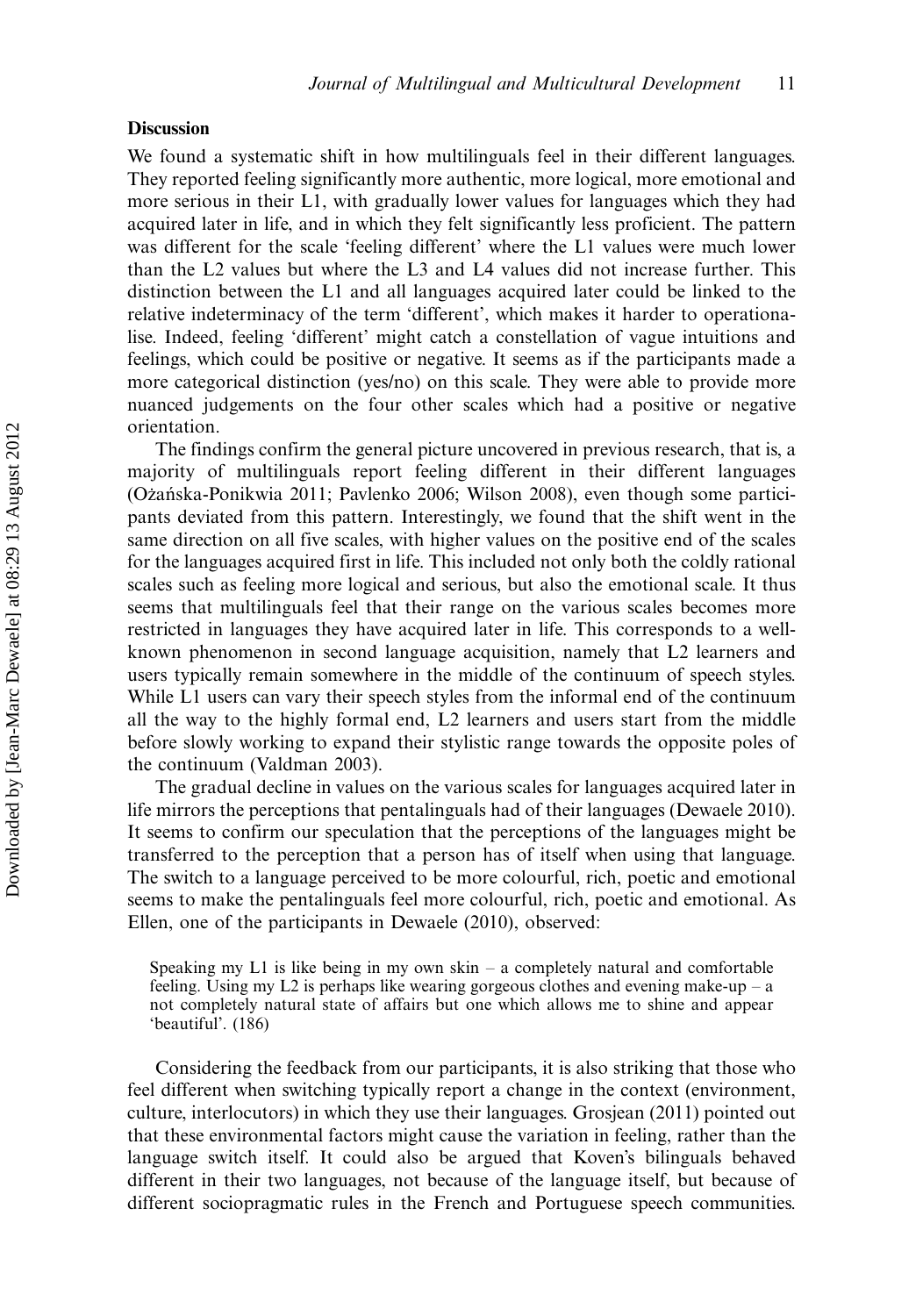One could speculate that within a community of codeswitching bilinguals the feelings of differences would be minimal because the context would remain unchanged. This seems to be confirmed by Janina, Thyra and Laksha who report switching languages within the same context and not feeling any different.

Self-perceived proficiency was found to be a significant, but modest, predictor on various scales in the L3, on a single scale in the L2, and did not predict any score in the L4. The fact that more regression analyses were significant for the L3 than for the L<sub>2</sub> or L<sub>4</sub> could be linked to the higher level of variation in proficiency levels and the significantly lower mean score for self-perceived proficiency. Participants with lower levels of self-perceived proficiency may have feel restricted in their communicative abilities and felt therefore that they were less logical, serious and emotional, and more fake in their L3. The lack of relationships in the L4 might be linked to the fact that the levels of self-perceived proficiency were too low on average to have any significant effect.

The general lack of effect of AoA suggests that, contrary to the perceptions that multilinguals have of their languages - where early starters perceive their languages to be more emotional (Dewaele  $2006, 2008, 2010$ ) – the attributes of the language are not transferred to the individual.

Gender, age and education levels were found to be unrelated to scores on the five scales in the L1, L2, L3 and L4.

These findings cannot be linked to Cultural Frame Switching (Panayiotou 2004a, 2004b; Ramirez-Esparza et al. 2006; Veltkamp et al. 2012) because of the cultural heterogeneity of our sample and the fact that our dependent variables were not personality traits, but scales of feelings. Further research, following the lead of Ozańska-Ponikwia (2012), could look whether the variation on 'feelings' scales for various languages is linked to specific personality traits.

#### Conclusion

Nils Enkvist's humourous comment about his range of characters in different languages is a sentiment shared by a majority of the participants in the present study. It is important to remember that our multilingual participants were highly educated, possessed high levels of meta-pragmatic awareness possibly further strengthened by their studies in applied linguistics, allowing them to convert subtle shifts in feelings into numerical form. We are not claiming that multilinguals with lower education levels would behave differently, but it is notoriously harder to persuade them to participate in this type of survey (Dewaele 2010, Wilson and Dewaele 2010).

Participants reported feeling significantly less logical, less serious, less emotional and increasingly fake when using the L2, L3 and L4. Comments made by participants generally confirmed these broad patterns although some participants reported feeling not different at all when switching languages. Variation on the 'feeling' scales was mostly linked to self-perceived proficiency in the L3, but less, or not so, in the other languages. We argue that at very high levels of proficiency and/or use (i.e. typically the L1 and L2) shifts are less perceptible and that participants codeswitch without necessarily being consciously aware of it. Also, at very low levels of proficiency and/or use (i.e. typically the L4), participants may not have established yet how they feel on these scales. In other words, only in a language that is mastered relatively well (i.e. typically the L3), can participants compare how they feel on various scales, using the L1 and L2 as points of reference. Variation on the 'feeling'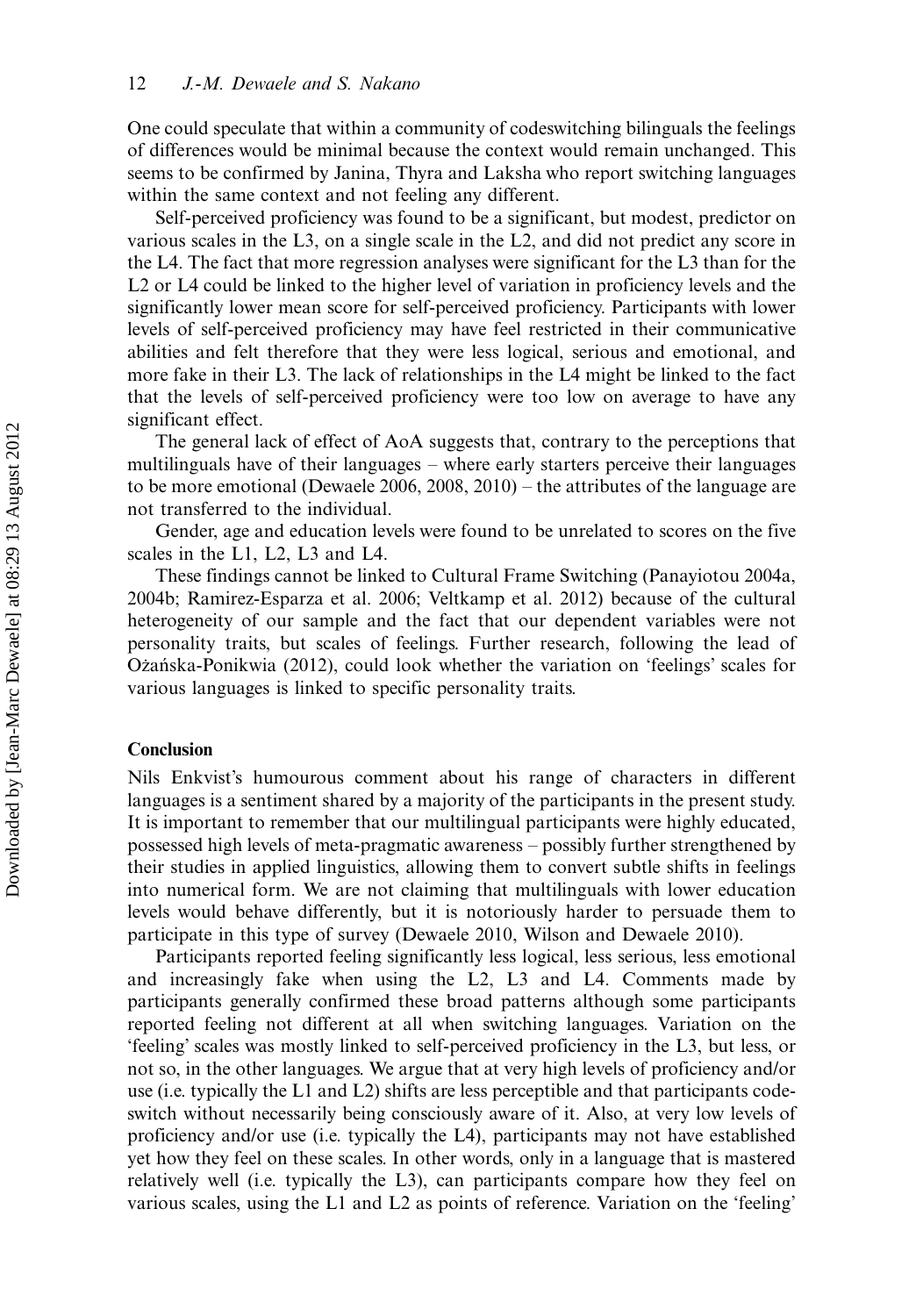scales was unrelated to the age at which a language has been acquired, and the sociobiographical variables such as gender, age and education level have had no effect. What this study shows is that the chronology of acquisition of languages affects how participants feel when using these languages, but that a large amount of variance remains unexplained, possibly because language use is confounded by various contextual factors.

#### Acknowledgements

We would like to thank the anonymous reviewers and the editor for their excellent feedback on an earlier version of this paper. We also acknowledge Rosemary Wilson's contribution to the development of the present paper.

#### References

- Dagenais, D. 2003. Accessing imagined communities through multilingualism and immersion education. Journal of Language, Identity and Education 2, no. 4: 269-83.
- Dewaele, J.-M. 2006. Expressing anger in multiple languages. In Bilingual minds: Emotional experience, expression, and representation, ed. A. Pavlenko, 118-51. Clevedon: Multilingual Matters.
- Dewaele, J.-M. 2008. The emotional weight of 'I love you' in multilinguals' languages. Journal of Pragmatics 40:  $1753-80$ .
- Dewaele, J.-M. 2010. Emotions in multiple languages. Basingstoke: Palgrave Macmillan.
- Dewaele, J.-M., and A. Pavlenko. 2001-2003. Web questionnaire bilingualism and emotions. London: University of London.
- Enkvist, N. 2001. Reminiscences of a multilingual life: A personal case history. In Reflections on multiliterate lives, ed. D. Belcher and U. Connor, 51–9. Clevedon: Multilingual Matters.
- Grosjean, F. 2010. Bilingual: Life and reality. Cambridge, MA: Harvard University Press.
- Grosjean, F. 2011. 'Life as a bilingual' posts. [http://www.francoisgrosjean.ch/blog\\_en.html](http://www.francoisgrosjean.ch/blog_en.html) (accessed May 29, 2012).
- Hoffman, E. 1989. Lost in translation. New York: Penguin Books.
- Hull, P.V. 1990. Bilingualism: Two languages, two personalities? PhD diss., University of California, Berkeley.
- Hull, P.V. 1996. Bilingualism: Some personality and cultural issues. In Social interaction, social context, and language: Essays in honor of Susan Ervin-Tripp, ed. D.I. Slobin, J. Gerhardt, A. Kyratzis and J. Guo, 419-34. New Jersey: Lawrence Erlbaum Associates.
- Kanno, Y., and B. Norton. 2003. Imagined communities and educational possibilities: Introduction. Journal of Language, Identity and Education 2, no. 4: 241–9.
- Koven, M. 1998. Two languages in the self/the self in two languages: French-Portuguese verbal enactments and experiences of self in narrative discourse. *Ethos* 26, no. 4:  $410-55$ .
- Koven, M. 2001. Comparing bilinguals' quoted performance of self and others in telling the same experiences in two languages. Language in Society 30: 513-58.
- Koven, M. 2004. Getting 'emotional' in two languages: Bilinguals' verbal performance of affect in narratives of personal experience. Text 24, no. 4:  $471-515$ .
- Koven, M. 2006. Feeling in two languages: A comparative analysis of a bilingual's affective displays in French and Portuguese. In Bilingual minds: Emotional experience, expression and representation, ed. A. Pavlenko, 84-117. Clevedon: Multilingual Matters.
- Koven, M. 2007. Selves in two languages: Bilinguals' verbal enactments of identity in French and Portuguese. Amsterdam and Philadelphia: John Benjamins.
- Norton, B. 2001. Non-participation, imagined communities and the language classroom. In Learner contributions to language learning, ed. M.P. Breen, 159–71. London: Longman.
- Ogulnick, K., ed. 2000. Language crossings: Negotiating the self in a multicultural world. New York and London: Teachers College Press, Columbia University.
- Ożańska-Ponikwia, K. 2011. Emotions from a bilingual point of view: Perception and expression of emotions in L1 and L2. PhD diss., Birkbeck College, University of London.